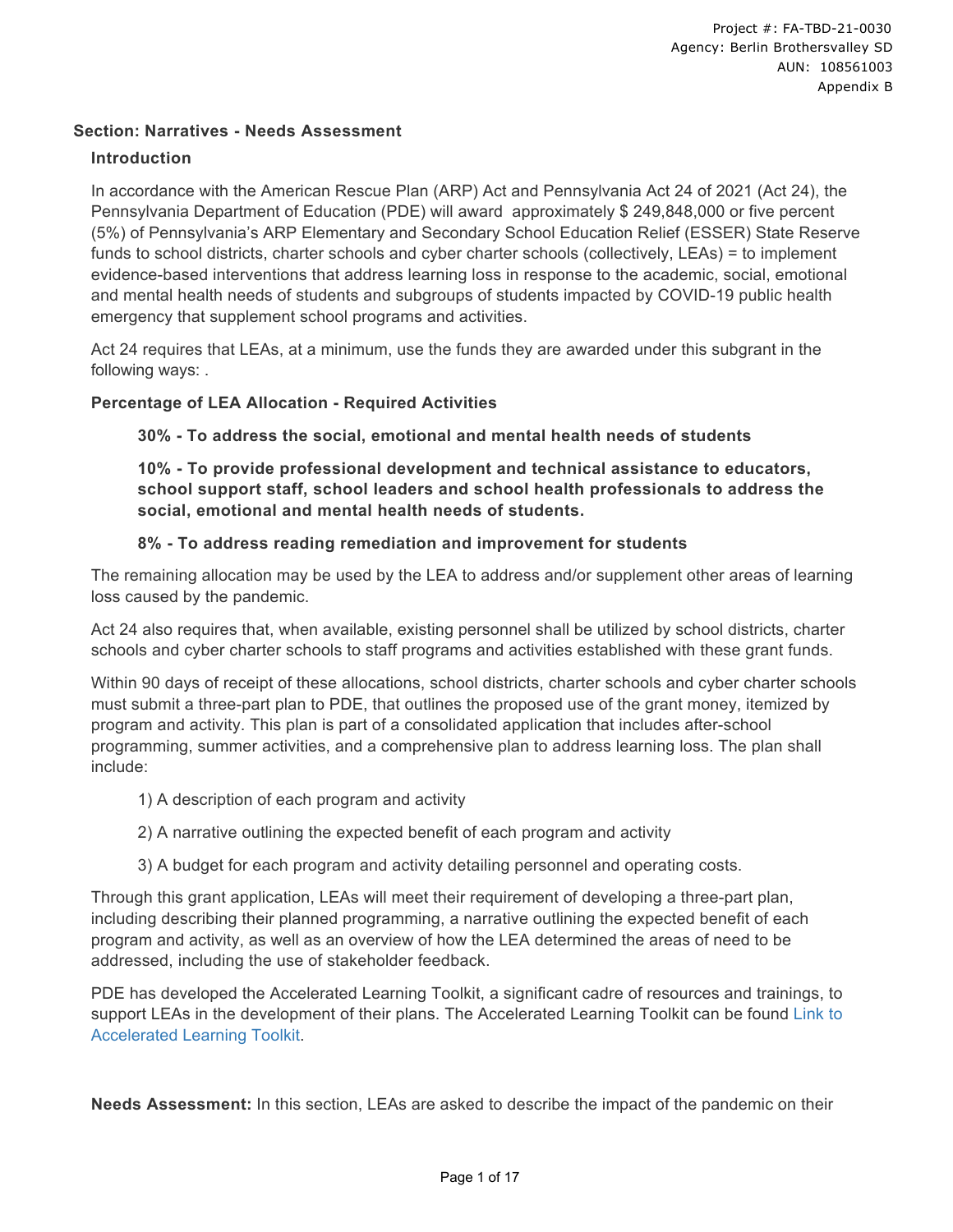students, examine disproportionate impacts on specific student groups, and highlight the LEA's promising practices in supporting student needs since March 2020.

### **Indicators of Impact**

1. Understanding the Impact of the COVID-19 Pandemic: Describe how the LEA has identified or will identify the extent of the impact of the COVID-19 pandemic on student learning and well-being. Specifically, what methods (i.e., collecting and analyzing data and information from focus groups, surveys, and local assessment results) were used or will be used to identify and measure impacts in four key areas: (1) Social and Emotional Learning, (2) Professional Development needs to support Social and Emotional Learning, (3) Reading Remediation and Improvement for Students, and (4) Other areas of Learning Loss?

|                                                                                | Method used to Understand Each Type of Impact                                                                                                                                                       |
|--------------------------------------------------------------------------------|-----------------------------------------------------------------------------------------------------------------------------------------------------------------------------------------------------|
| <b>Social and Emotional</b><br>Learning                                        | Community input from a district-wide survey demonstrated the importance<br>of social and emotional services being available for our students as a<br>result of the impact of the COVID-19 Pandemic. |
| <b>Professional</b><br><b>Development for Social</b><br>and Emotional Learning | The District is in the process of conducting staff and student surveys<br>demonstrating the need and understanding of a trauma-skilled schools<br>model                                             |
| <b>Reading Remediation</b><br>and Improvement for<br><b>Students</b>           | Baseline and benchmark assessments of reading achievement                                                                                                                                           |
| <b>Other Learning Loss</b>                                                     | Analyzing data from the District professional staff that additional supports<br>are needed for students                                                                                             |

### **Documenting Disproportionate Impacts**

2. Identify the student groups in the LEA that faced particularly significant impacts from the pandemic in the areas of Social and Emotional Learning, Reading Remediation and Improvement, or any other areas of learning loss that the LEA will address with this funding source. For each, provide specific strategies that were used or will be used to identify and measure impacts.

| <b>Student Group</b>                        | <b>Area of Impact</b>        | <b>Provide specific strategies</b><br>that were used or will be<br>used to identify and<br>measure impacts |
|---------------------------------------------|------------------------------|------------------------------------------------------------------------------------------------------------|
| Children from Low-Income<br><b>Families</b> | Other Areas of Learning Loss | Student academic performance<br>and improved student behavior<br>and social/emotional skills               |
| <b>Children with Disabilities</b>           | Other Areas of Learning Loss | Utilization of data from the<br>intervention teachers and                                                  |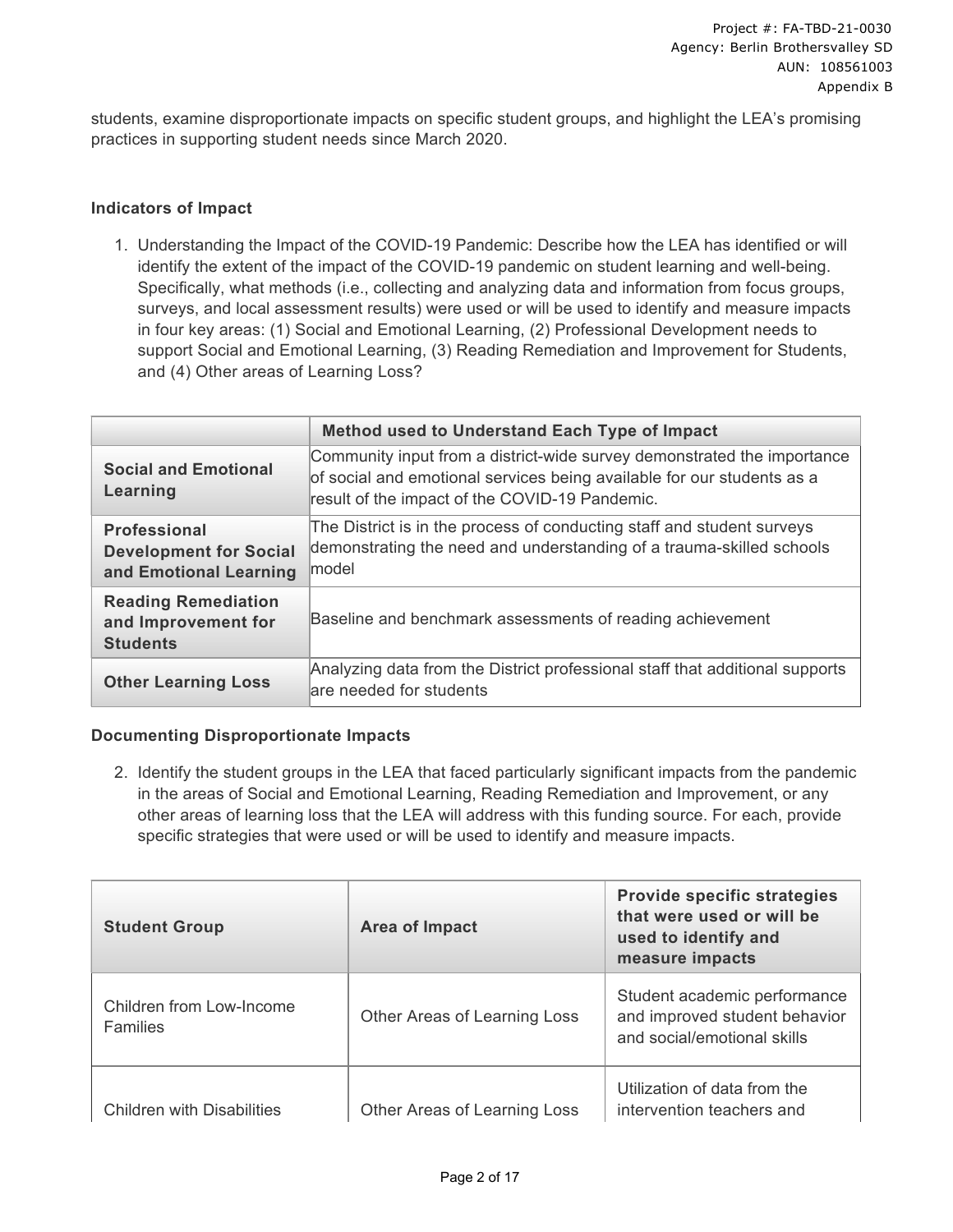| <b>Student Group</b> | Area of Impact | <b>Provide specific strategies</b><br>that were used or will be<br>used to identify and<br>measure impacts |
|----------------------|----------------|------------------------------------------------------------------------------------------------------------|
|                      |                | learning support staff                                                                                     |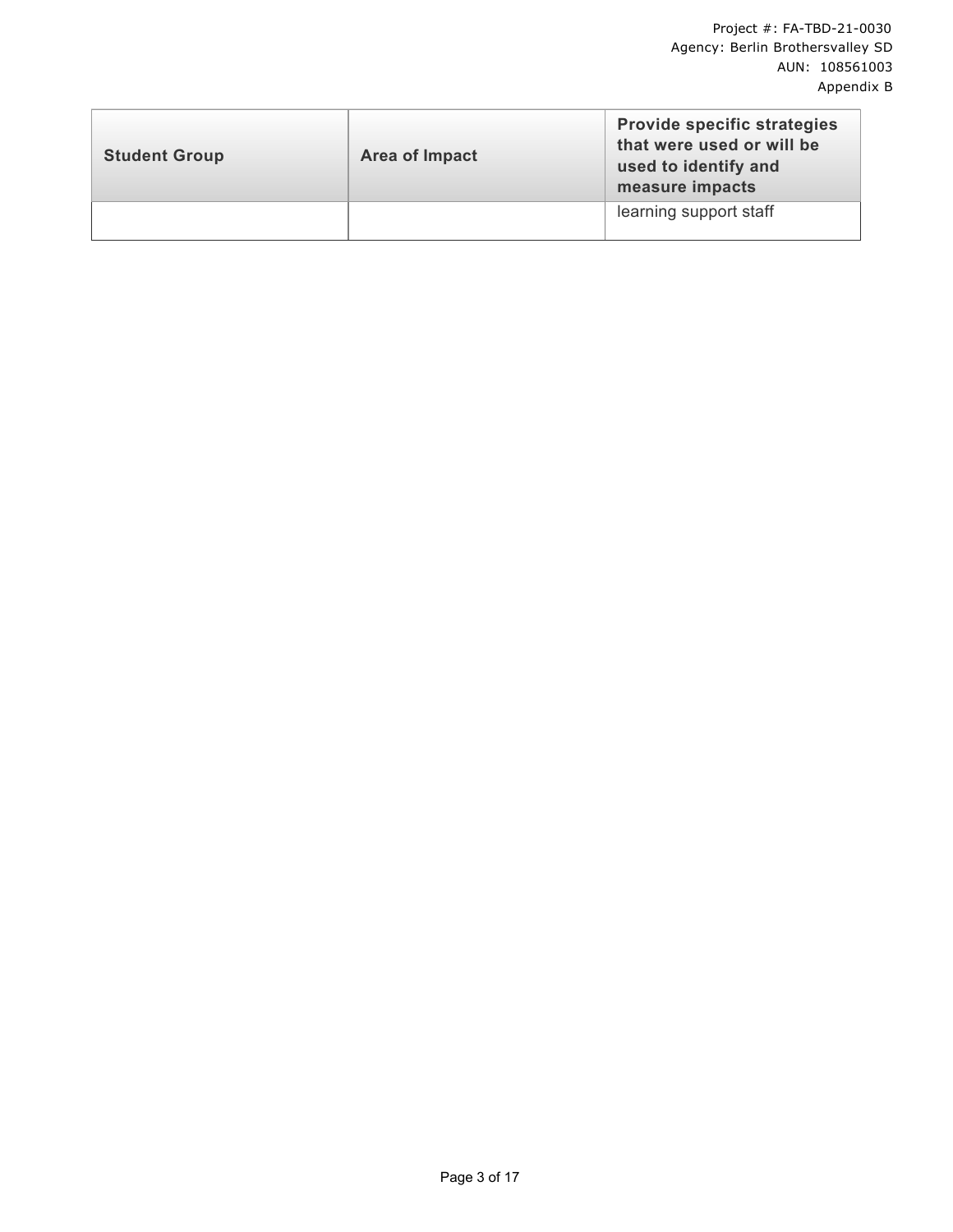### **Section: Narratives - Learning Loss Program Questions**

**Learning Loss Program Questions:** In this section, LEAs are asked to describe the activities they have designed to support accelerated learning to combat learning loss caused by the COVID-19 pandemic for their students. Please use the following link to ensure that your calculated values below are equal to the values published on PDE's website. The file contains your LEA's MINIMUM required reserves [for Learning Loss to address SEL, SEL PD, and Reading Improvement. Click to download reserve](https://www.education.pa.gov/Documents/K-12/Safe%20Schools/COVID/GuidanceDocuments/ARP%20ESSER%205%20Percent%20Learning%20Loss%20Allocations.xlsx) amounts.

\*LEA's can choose to spend MORE than the minimum required reserves for Learning Loss. Those values will be entered in the budget sections.

**Section 3a – Social and Emotional Learning:** As schools across the Commonwealth return to school, LEAs face increased challenges in addressing the mental health needs of their students and staff. LEAs are required to utilize **A MINIMUM of THIRTY PERCENT (30%)** of funding available through this grant application to support the Social and Emotional Learning of their students. In this section, LEAs are asked to describe the activities they have designed to address these needs. Please reference the SEL framework to assist in developing this plan.

3. Calculate 30% of LEA Allocation as the **MINIMUM REQUIRED RESERVE** for Social and Emotional Learning. (Calculation will populate when you click the Save button)

|                                                 | <b>Total LEA Allocation</b> | <b>Multiply by 30% (.30)</b> | <b>Minimum Allocation</b><br>for SEL |
|-------------------------------------------------|-----------------------------|------------------------------|--------------------------------------|
| Minimum 30%<br><b>SEL</b><br><b>Requirement</b> | 81,677                      | 30%                          | 24,503                               |

This value will be needed in the corresponding budget section.

4. Describe the data sources the LEA is using to identify social and emotional needs of students and identify areas of strength and concerns in the learning environment.

The District administered a survey designed by the National Dropout Prevention Center to staff to begin the process of implementing the trauma skilled schools model. Next week IU08 personnel will facilitate identification of strengths and concerns of both students and staff.

5. Program/Activities – Please describe the planned program activities and identify the type of activity and the number of students to be served by that activity.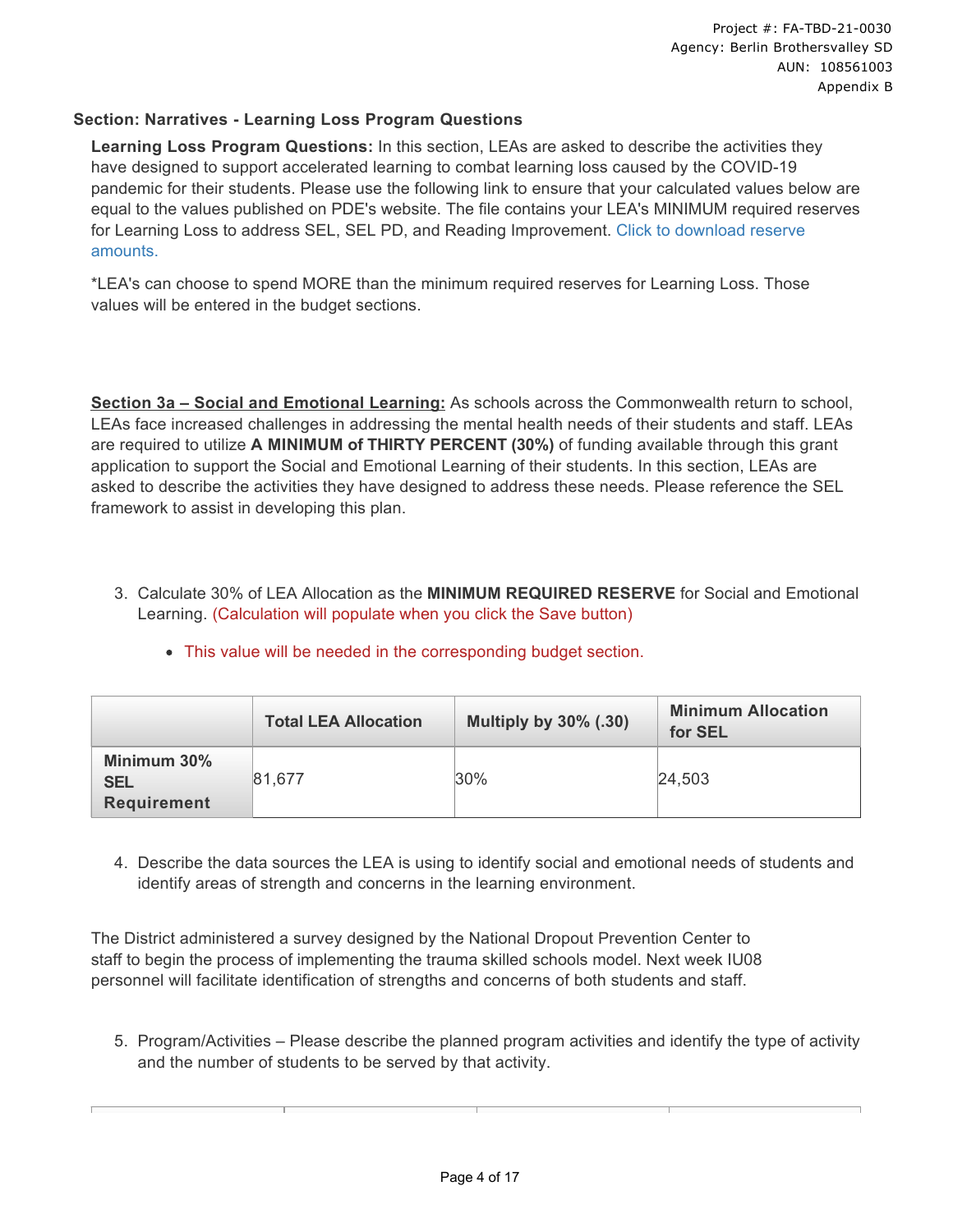| <b>Program Activity</b>         | <b>Student Group</b>                  | Type (Universal,<br>Targeted, Intensive) | <b>Number of Students</b><br><b>Served</b> |
|---------------------------------|---------------------------------------|------------------------------------------|--------------------------------------------|
| Trauma skilled schools<br>model | Children from Low-<br>Income Families | Universal                                | 280                                        |
| Trauma skilled schools<br>model | Children with<br><b>Disabilities</b>  | Universal                                | 120                                        |

6. How will the LEA assess the success of the SEL program? Please identify the tool, frequency of use, and expected results.

| <b>Tool Used to Evaluate</b><br><b>Success</b> | <b>Frequency of Use</b> | <b>Expected Results</b>                                                                      |
|------------------------------------------------|-------------------------|----------------------------------------------------------------------------------------------|
| School climate survey                          | annually                | Increased knowledge of trauma<br>and strategies to address<br>trauma experiences of students |

**Section 3b – Social and Emotional Learning Professional Development:** LEAs face increased challenges in addressing the mental health needs of their students and staff. LEAs are required to utilize **A MINIMUM OF TEN PERCENT (10%)** of funding available through this grant application to support professional development activities and technical assistance for educators, school support staff, school leaders and school health professionals to address the social, emotional and mental health needs of students. In this section, LEAs are asked to describe the activities they have designed to address these needs.

- 7. Calculate 10% of LEA Allocation as the **MINIMUM REQUIRED RESERVE** for Social and Emotional Learning Professional Development. (Calculation will populate when you click the Save button)
	- This value will be needed in the corresponding budget section.

|                              | <b>Total LEA Allocation</b> | <b>Multiply by 10% (.10)</b> | <b>Minimum Allocation</b><br>for SEL PD |
|------------------------------|-----------------------------|------------------------------|-----------------------------------------|
| Minimum 10%<br><b>SEL PD</b> | 81,677                      | 10%                          | 8,168                                   |
| <b>Requirement</b>           |                             |                              |                                         |

- 8. Describe the planned professional development activities and how the activity will ensure that teachers/staff are equipped with training/support on the following:
	- a. Social emotional learning and support for students that have suffered trauma during the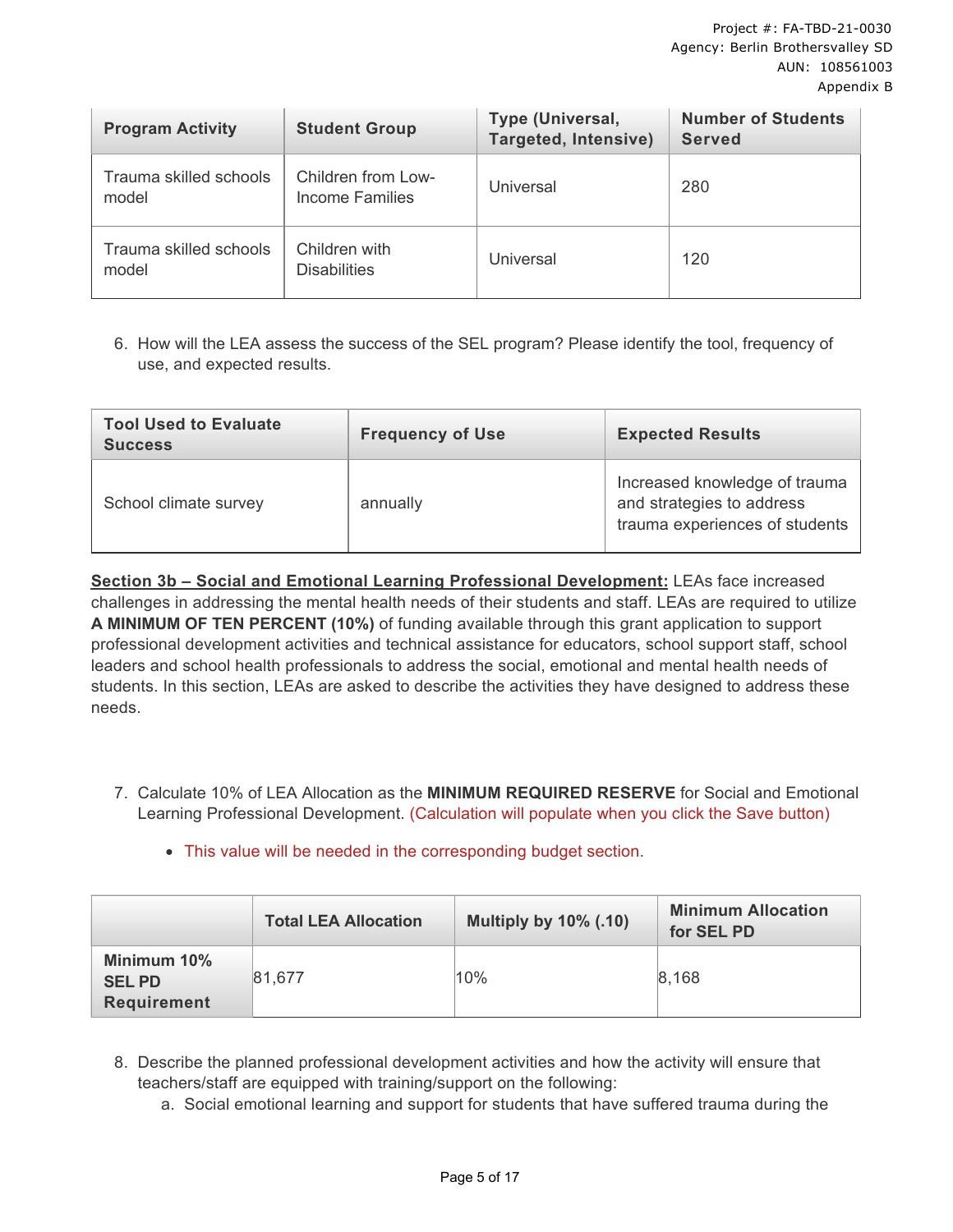COVID-19 pandemic;

- b. Identifying signs of possible mental health issues and providing culturally relevant support;
- c. Motivating students that have been disengaged;
- d. Mentoring students who have attendance issues before it becomes a pattern;
- e. Self-care and mindfulness strategies for teachers;
- f. Engaging and communicating effectively with parents;
- g. Working with community agencies to address non-academic needs.

| Professional<br><b>Development</b><br><b>Activity</b>                                                                                 | <b>Number of Staff</b><br><b>Involved</b> | <b>Type of Staff</b><br><b>Involved</b><br>(Teacher,<br>Counselor,<br><b>Support Staff,</b><br><b>Admin, Other</b> | <b>Provider - Who</b><br>will present the<br>professional<br>development              | Is the provider<br>an internal<br>staff member<br>or an outside<br>contractor? | <b>Brief</b><br><b>Description of</b><br>the Planned<br><b>Activity</b>                                                                                                                               |
|---------------------------------------------------------------------------------------------------------------------------------------|-------------------------------------------|--------------------------------------------------------------------------------------------------------------------|---------------------------------------------------------------------------------------|--------------------------------------------------------------------------------|-------------------------------------------------------------------------------------------------------------------------------------------------------------------------------------------------------|
| a. Social<br>emotional<br>learning and<br>support for<br>students that<br>have suffered<br>trauma during<br>the COVID-19<br>pandemic; | 130                                       | Other                                                                                                              | Professional<br>staff, as well as,<br>agencies such<br>as the<br>intermediate<br>unit | Internal Staff                                                                 | Reviewing staff<br>survey data,<br>assessing<br>trauma skilled<br>needs, and<br>providing<br>professional<br>learning<br>activities for all<br>staff to become<br>a trauma skilled<br>school district |

9. How will the LEA assess the success of the SEL professional development? Please identify the tool, frequency of use, and expected results.

| <b>Tool Used to Evaluate</b><br><b>Success</b> | <b>Frequency of Use</b> | <b>Expected Results</b>                                                                                   |
|------------------------------------------------|-------------------------|-----------------------------------------------------------------------------------------------------------|
| <b>School Climate Surveys</b>                  | annual                  | Increased knowledge of trauma<br>and staff capacity to address<br>students who have<br>experienced trauma |

#### **Section 3c - Reading Improvement for Students:**

LEA allocations in Reading improvement should be used to increase the best practice in the implementation of research-based reading instruction and acceleration. As schools are planning the most effective use for this 8% set aside for reading instruction and acceleration, they should contemplate the use of structured literacy (also known as Science of Literacy) to develop reading instruction and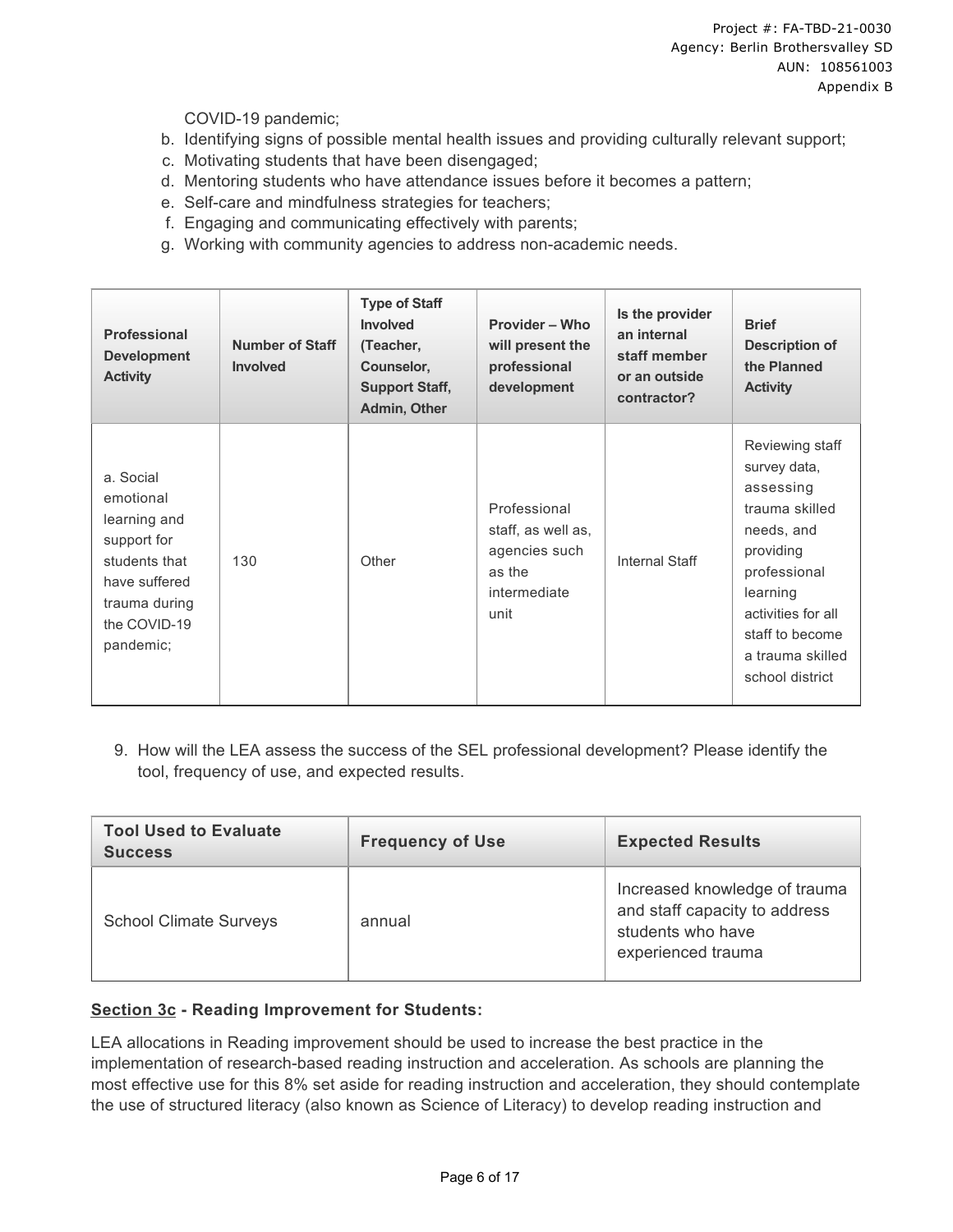remediation. Please reference the Structured Literacy framework to assist in developing this plan LINK NEEDED

LEAs are required to utilize **A MINIMUM of EIGHT PERCENT (8%)** of their ARP-ESSER allocation for research-based reading instruction. In this section, describe the course of action to remediate and improve reading gaps through research-based practices.

- 10. Calculate 8% of LEA Allocation as the **MINIMUM REQUIRED RESERVE** for Reading Improvement for Students. (Calculation will populate when you click the Save button)
	- This value will be needed in the corresponding budget section.

|                                                                   | <b>Total LEA Allocation</b> | Multiply by 8% (.08) | <b>Minimum Allocation</b><br>for Reading<br>Improvement |
|-------------------------------------------------------------------|-----------------------------|----------------------|---------------------------------------------------------|
| Minimum 8%<br><b>Reading</b><br>Improvement<br><b>Requirement</b> | 81,677                      | 8%                   | 6,534                                                   |

11. What local assessments were used to determine the need to address learning loss in the area of reading? For which specific groups of students was this need evidenced? What were the findings?

PSSA data and Exact Path were used to evaluate the students. All students in grade K-6 were evaluated. The findings help guide instruction based on where students are and the objective of where we want them to be.

12. Does your data indicate that at-risk readers are making at least a year's worth of growth or more in one school year? \*Please consider both state PVAAS data and local assessment data

No

Please explain:

Not all learners are experiencing one year's growth in one year's time, thus the need for remedial instruction and tutoring

13. Has the LEA used structured literacy and/or provided training for K-4, ESL, and Special Education teachers in structured literacy?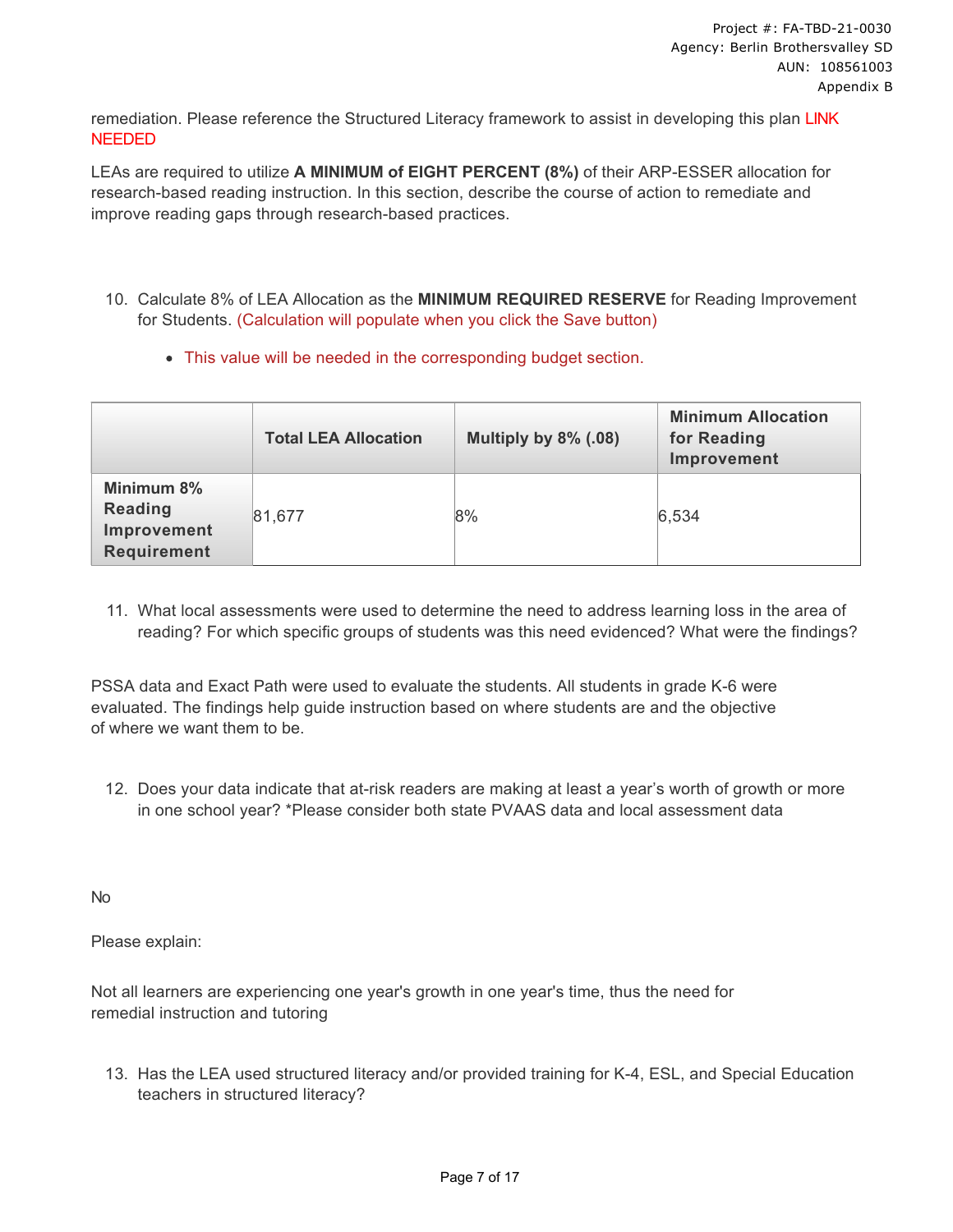Yes

If so, please identify the training, grade level, and number of teachers involved.

| <b>Training</b>                                                      | <b>Grade Level / ESL / Special</b><br><b>Education</b> | <b>Number of Teachers Trained</b> |
|----------------------------------------------------------------------|--------------------------------------------------------|-----------------------------------|
| <b>Professional Learning</b><br>Community (PLC) training in<br>teams | K-8 and Special Education                              | 28                                |
| ESL Training through IU08 ESL<br>Consortium                          | <b>ESL</b>                                             | 4                                 |

14. Describe the evidence-based instructional intervention(s) that address the identified needs of students most disproportionately impacted.

| <b>Intervention</b>                                                                                                             | <b>Student Group</b>                 | <b>Number of Students</b><br><b>Receiving</b><br><b>Intervention</b> | <b>Brief Description of</b><br>Intervention                                                         |
|---------------------------------------------------------------------------------------------------------------------------------|--------------------------------------|----------------------------------------------------------------------|-----------------------------------------------------------------------------------------------------|
| Students who are<br>identified as needing<br>additional remedial<br>instruction are served<br>by the Title I Reading<br>Teacher | Children with<br><b>Disabilities</b> | 20                                                                   | Students are provided<br>with one on one and<br>small group literacy<br>intervention<br>strategies. |

15. How will the LEA assess the success of the literacy program? Please identify the tool, frequency of use, and expected results.

| <b>Tool Used to Evaluate</b><br><b>Success</b>          | <b>Frequency of Use</b> | <b>Expected Results</b>                                                                              |
|---------------------------------------------------------|-------------------------|------------------------------------------------------------------------------------------------------|
| We evaluate success by<br>tracking academic improvement | weekly                  | We expect their academic<br>learning achievement to<br>improve as evidenced by<br>adequate progress. |

**Section 3d - Other Learning Loss Activities:** LEAs are permitted to utilize the remainder of their allocation **t**o support and/or supplement additional efforts being implemented to combat learning loss caused by the COVID-19 pandemic. Please use this section to describe those efforts.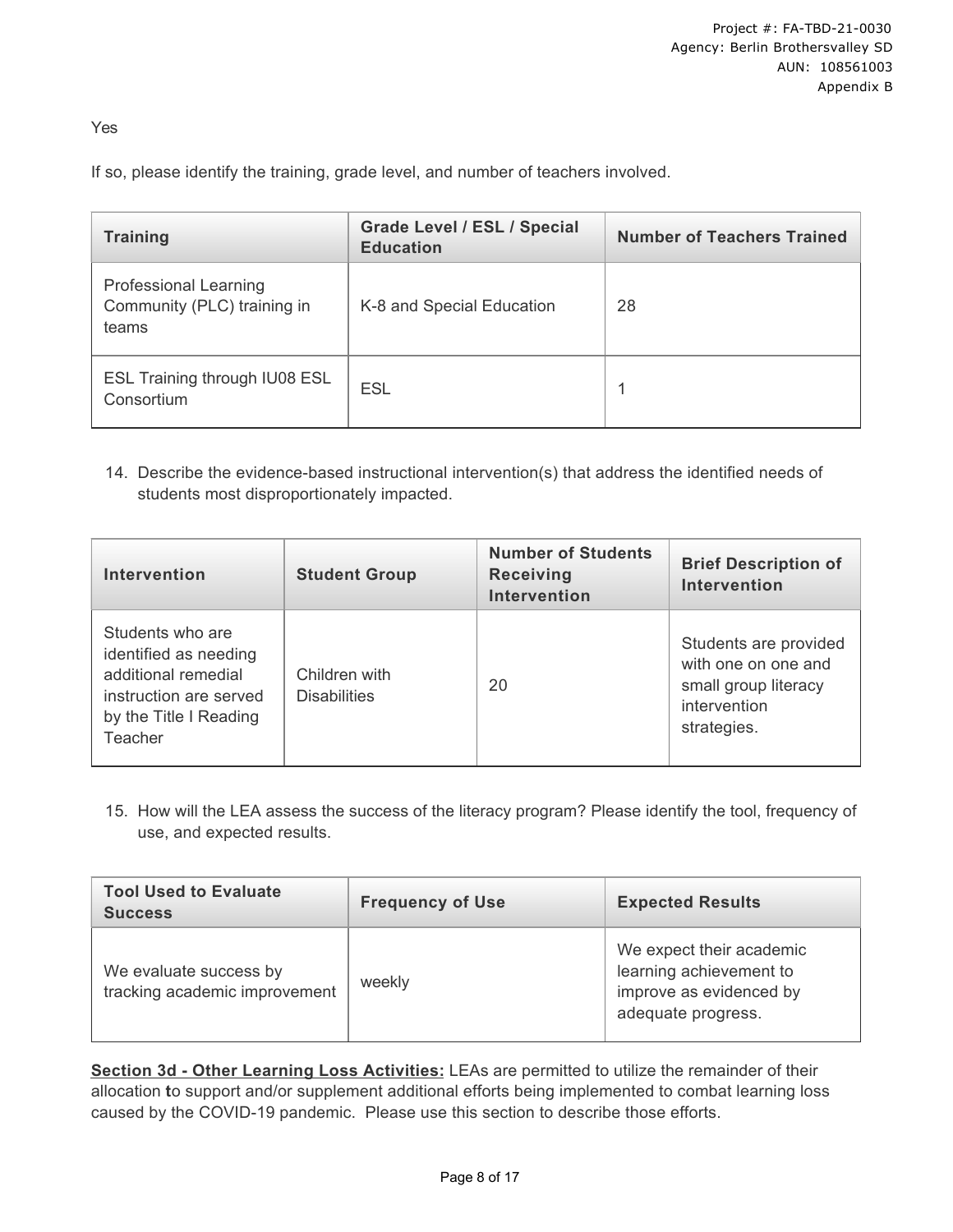\*This value can be **UP TO 52%** of the total allocation, if minimum values were used for other reserves.

16. Calculate 52% of the remaining LEA Allocation **AS A MAXIMUM** amount to fund Other Learning Loss Activities. (Calculation will populate when you click the Save button)

|                                                        | <b>Total LEA Allocation</b> | <b>Multiply by 52% (.52)</b> | <b>Maximum Allocation</b><br>for Other Learning<br><b>Loss Activities</b> |
|--------------------------------------------------------|-----------------------------|------------------------------|---------------------------------------------------------------------------|
| 52% Other<br><b>Learning Loss</b><br><b>Activities</b> | 81,677                      | 52%                          | 42,472                                                                    |

17. Describe the evidence-based instructional intervention(s) that address the identified needs of students most disproportionately impacted.

| <b>Intervention</b> | <b>Student Group</b> | <b>Number of Students</b><br><b>Receiving</b><br>Intervention | <b>Brief Description of</b><br><b>Intervention</b> |
|---------------------|----------------------|---------------------------------------------------------------|----------------------------------------------------|
|                     |                      |                                                               |                                                    |

18. How will the LEA assess the success of the learning loss activities? Please identify the tool, frequency of use, and expected results.

| <b>Tool Used to Evaluate</b><br><b>Success</b> | <b>Frequency of Use</b> | <b>Expected Results</b> |
|------------------------------------------------|-------------------------|-------------------------|
|                                                |                         |                         |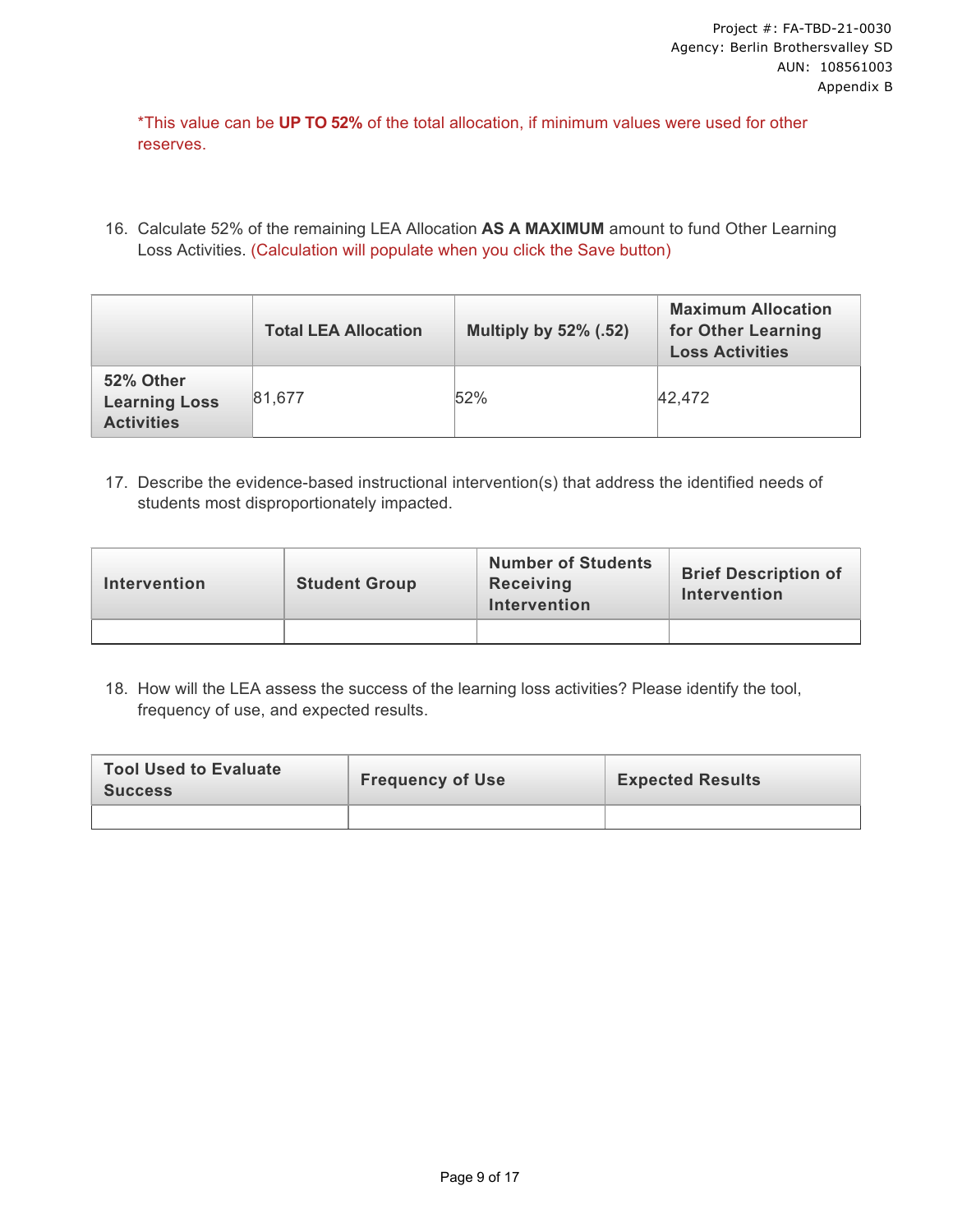### **Section: Budget - Social and Emotional Learning Budget**

Social and Emotional Learning Budget

**Budget** \$81,677.00 **Allocation** \$81,677.00

## **Budget Over(Under) Allocation**

\$0.00

Enter your calculated value for the 30% Social and Emotional Learning set aside requirement. (Round Up to the whole dollar)

24,503

Budget Summary

| <b>Function</b>                                       | <b>Object</b>  | <b>Amount</b> | <b>Description</b>                             |
|-------------------------------------------------------|----------------|---------------|------------------------------------------------|
| <b>2100 - SUPPORT</b><br>SERVICES-<br><b>STUDENTS</b> | 100 - Salaries | \$34,089.06   | Salary for a district-<br>wide social worker   |
| 2100 - SUPPORT<br>SERVICES-<br><b>STUDENTS</b>        | 200 - Benefits | \$29,819.94   | Benefits for a district-<br>wide social worker |
|                                                       |                | \$63,909.00   |                                                |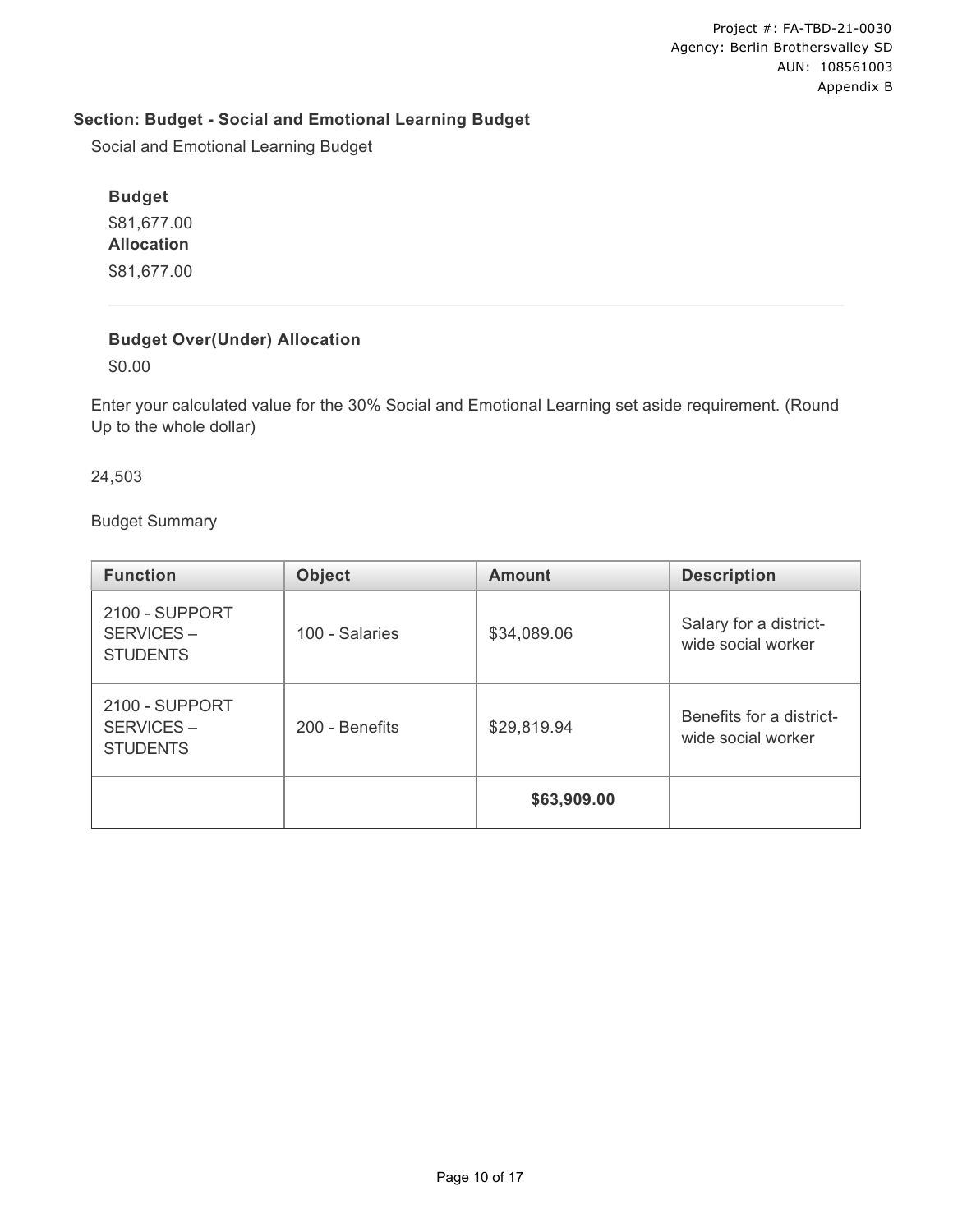### **Section: Budget - Social and Emotional Learning Professional Development Budget**

Social and Emotional Learning Professional Development Budget

**Budget** \$81,677.00 **Allocation** \$81,677.00

## **Budget Over(Under) Allocation**

\$0.00

Enter your calculated value for the 10% Social and Emotional Learning Professional Development set aside requirement. (Round Up to the whole dollar)

8,168

Budget Summary

| <b>Function</b>                                                              | <b>Object</b>                                                    | <b>Amount</b> | <b>Description</b>                                                                                                                   |
|------------------------------------------------------------------------------|------------------------------------------------------------------|---------------|--------------------------------------------------------------------------------------------------------------------------------------|
| <b>1100 - REGULAR</b><br><b>PROGRAMS-</b><br>ELEMENTARY/<br><b>SECONDARY</b> | 100 - Salaries                                                   | \$3,750.00    | Substitute teacher<br>salaries to cover for<br>teachers<br>attending/presenting<br>Trauma-Skilled<br>Schools model<br>programs       |
| <b>1100 - REGULAR</b><br><b>PROGRAMS-</b><br>ELEMENTARY/<br><b>SECONDARY</b> | 200 - Benefits                                                   | \$1,125.00    | Substitute teacher<br>benefits while covering<br>for teachers<br>attending/presenting<br>Trauma-Skilled<br>Schools model<br>programs |
| 2200 - Staff Support<br>Services                                             | 300 - Purchased<br>Professional and<br><b>Technical Services</b> | \$1,500.00    | Training fees for<br>certified instructional<br>staff to be trained on<br>social and emotional<br>learning                           |
|                                                                              |                                                                  |               | Travel costs for                                                                                                                     |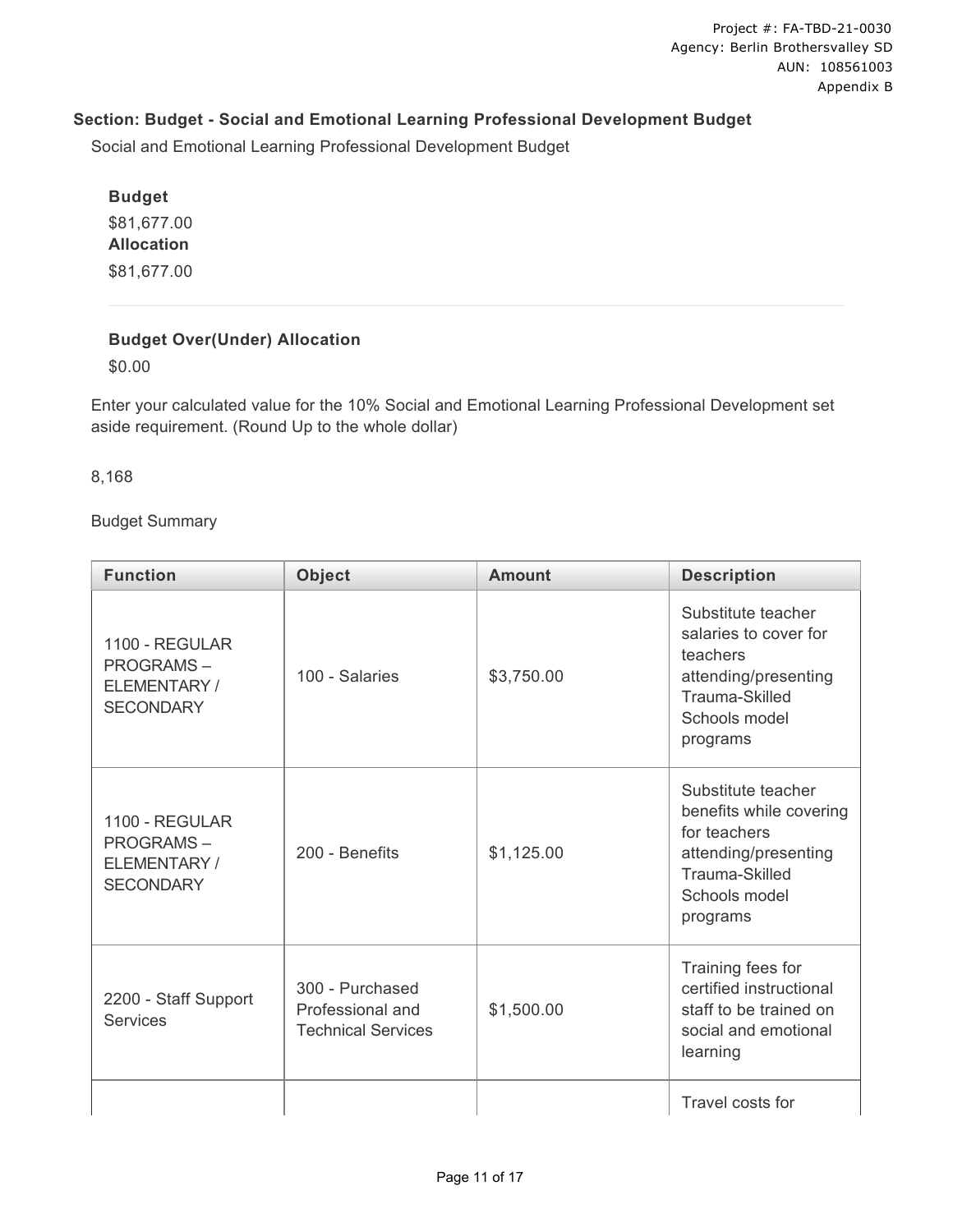| <b>Function</b>                           | <b>Object</b>                                                    | <b>Amount</b> | <b>Description</b>                                                                                 |
|-------------------------------------------|------------------------------------------------------------------|---------------|----------------------------------------------------------------------------------------------------|
| 2200 - Staff Support<br><b>Services</b>   | 500 - Other<br><b>Purchased Services</b>                         | \$500.00      | certified instructional<br>staff attending<br>trainings                                            |
| 2800 - Central<br><b>Support Services</b> | 300 - Purchased<br>Professional and<br><b>Technical Services</b> | \$1,000.00    | Training fees for non-<br>instructional staff to be<br>trained on social and<br>emotional learning |
| 2800 - Central<br><b>Support Services</b> | 500 - Other<br><b>Purchased Services</b>                         | \$293.00      | Travel costs for non-<br>instructional staff<br>attending trainings                                |
|                                           |                                                                  | \$8,168.00    |                                                                                                    |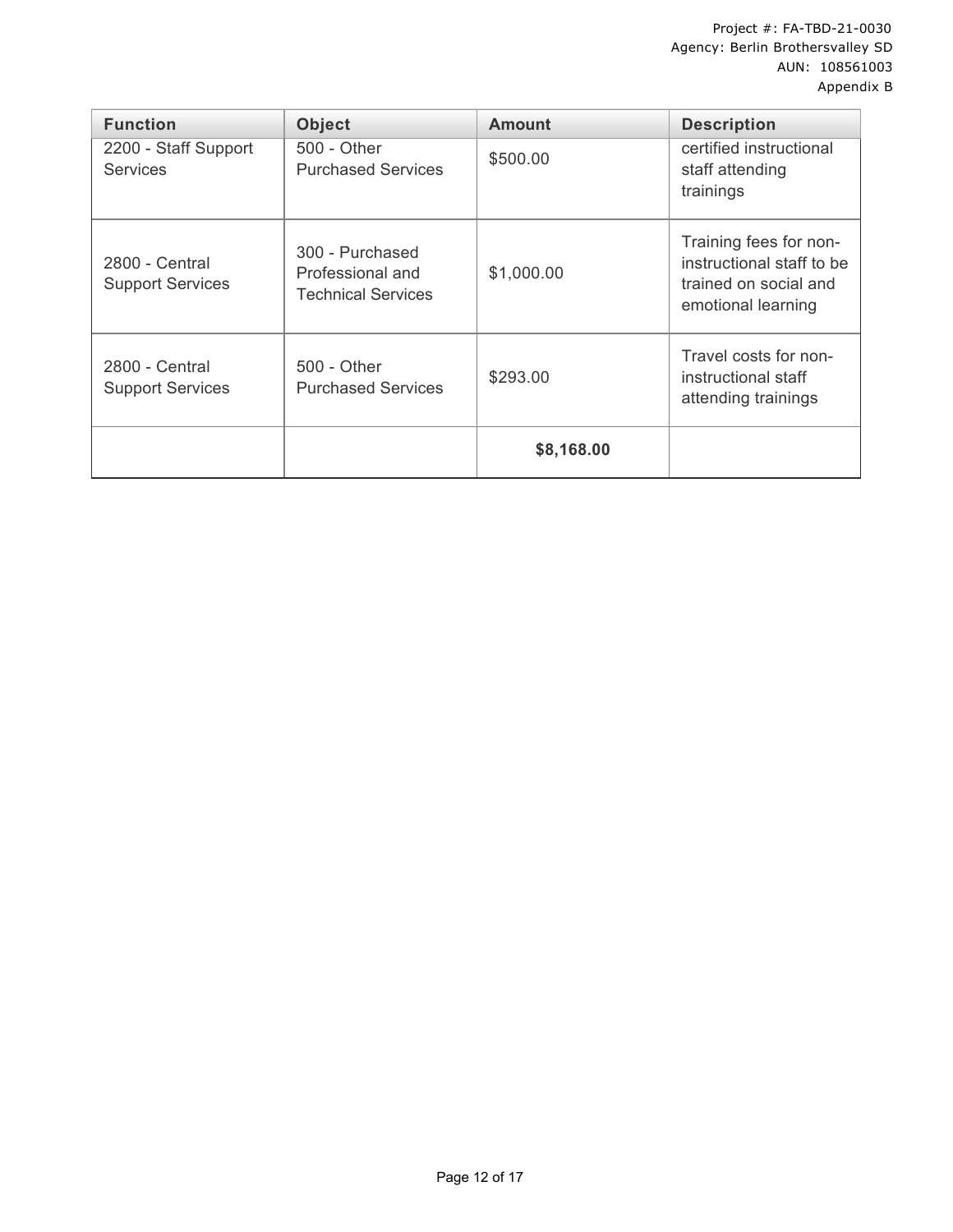## **Section: Budget - Reading Improvement Budget**

Reading Improvement Budget

**Budget** \$81,677.00 **Allocation** \$81,677.00

## **Budget Over(Under) Allocation**

\$0.00

Enter your calculated value for the 8% Reading Improvement set aside requirement. (Round Up to the whole dollar)

6,534

Budget Summary

| <b>Function</b>                                                       | <b>Object</b>  | <b>Amount</b> | <b>Description</b>                                                                                                           |
|-----------------------------------------------------------------------|----------------|---------------|------------------------------------------------------------------------------------------------------------------------------|
| 1100 - REGULAR<br><b>PROGRAMS-</b><br>ELEMENTARY/<br><b>SECONDARY</b> | 600 - Supplies | \$9,600.00    | <b>Purchase DIBELS</b><br>program which helps<br>teachers and schools<br>determine how<br>students acquire<br>reading skills |
|                                                                       |                | \$9,600.00    |                                                                                                                              |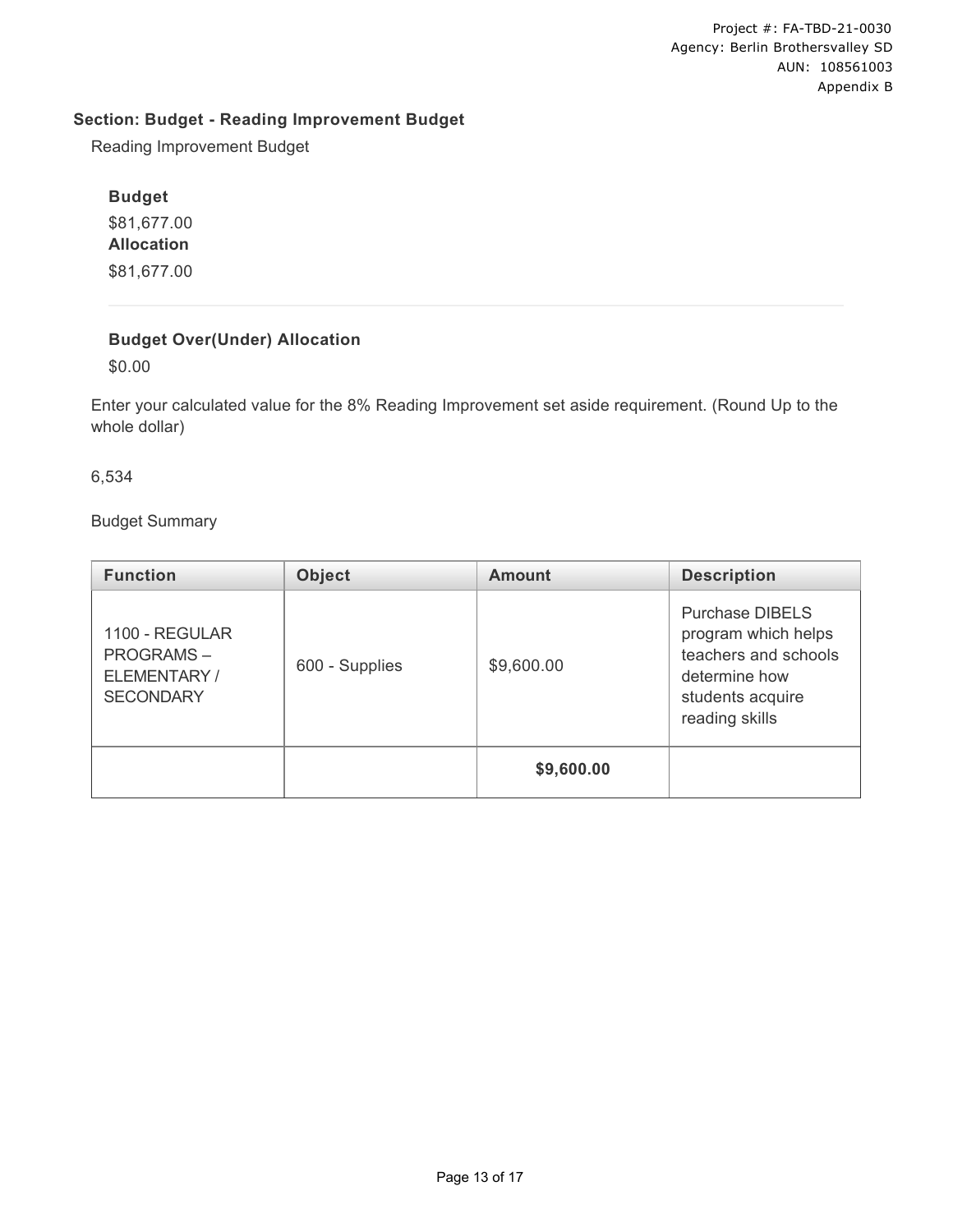## **Section: Budget - Other Learning Loss Expenditures Learning Loss Budget**

Calculate the remaining LEA Allocation amount to fund Other Learning Loss Activities. Please enter **Budget Totals** from the **SEL, SEL PD, and Reading Improvement budget sections** to determine what funds are remaining for Other Learning Loss Activities. Click Save to calculate the value, and then this budget section Total should be equal this amount. (Calculation will populate when you click the Save button)

|                                                                            | <b>Total LEA</b><br><b>Allocation</b> | <b>30% SEL</b><br><b>Budgeted</b><br><b>Value</b> | <b>10% SEL PD</b><br><b>Budgeted</b><br><b>Value</b> | 8% Reading<br>Improvement<br><b>Budgeted</b><br><b>Value</b> | Remaining<br><b>Allocation</b><br>for Other<br>Learning<br><b>Loss</b><br><b>Activities</b> |
|----------------------------------------------------------------------------|---------------------------------------|---------------------------------------------------|------------------------------------------------------|--------------------------------------------------------------|---------------------------------------------------------------------------------------------|
| <b>Other</b><br><b>Learning Loss</b><br><b>Activities</b><br><b>Amount</b> |                                       |                                                   |                                                      |                                                              |                                                                                             |

## **Learning Loss Expenditures**

**Budget** \$81,677.00 **Allocation** \$81,677.00

## **Budget Over(Under) Allocation**

\$0.00

Budget Overview

| <b>Function</b> | <b>Object</b> | <b>Amount</b> | <b>Description</b> |
|-----------------|---------------|---------------|--------------------|
|                 |               | ጦ<br>Œ        |                    |
|                 |               | \$0.00        |                    |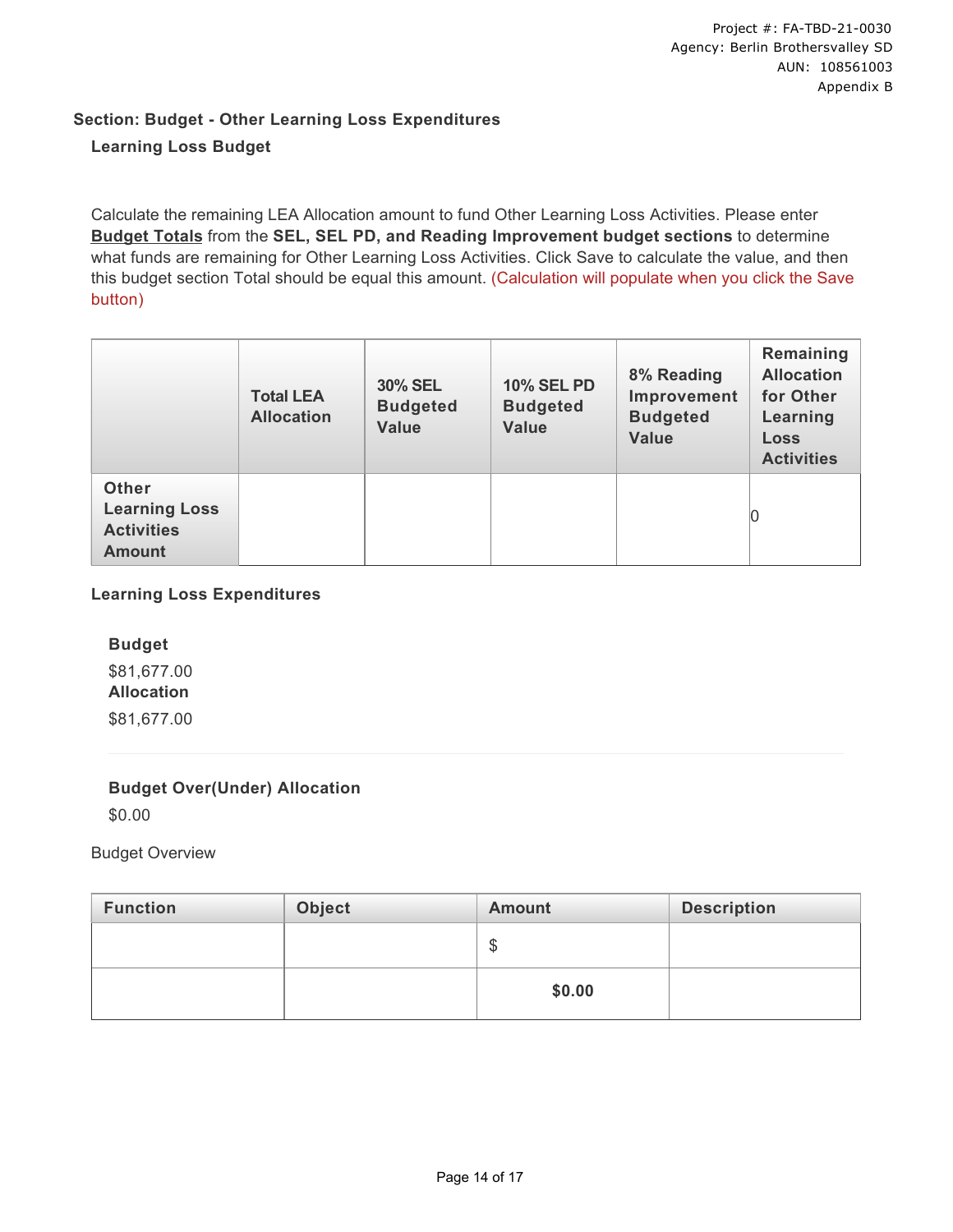# **Section: Budget - Budget Summary BUDGET OVERVIEW**

**Budget** \$81,677.00 **Allocation** \$81,677.00

## **Budget Over(Under) Allocation**

\$0.00

## **BUDGET SUMMARY**

|                                                                                   | 100<br><b>Salaries</b> | 200<br><b>Benefits</b> | 300<br><b>Purchased</b><br>Professional<br>and<br><b>Technical</b><br><b>Services</b> | 400<br><b>Purchased</b><br><b>Property</b><br><b>Services</b> | 500 Other<br><b>Purchased</b><br><b>Services</b> | 600<br><b>Supplies</b><br>800<br><b>Dues</b><br>and<br>Fees | 700<br>Property | <b>Totals</b> |
|-----------------------------------------------------------------------------------|------------------------|------------------------|---------------------------------------------------------------------------------------|---------------------------------------------------------------|--------------------------------------------------|-------------------------------------------------------------|-----------------|---------------|
| 1000 Instruction                                                                  | \$0.00                 | \$0.00                 | \$0.00                                                                                | \$0.00                                                        | \$0.00                                           | \$0.00                                                      | \$0.00          | \$0.00        |
| <b>1100 REGULAR</b><br><b>PROGRAMS-</b><br><b>ELEMENTARY/</b><br><b>SECONDARY</b> | \$3,750.00             | \$1,125.00             | \$0.00                                                                                | \$0.00                                                        | \$0.00                                           | \$9,600.00                                                  | \$0.00          | \$14,475.00   |
| 1200 SPECIAL<br><b>PROGRAMS-</b><br><b>ELEMENTARY/</b><br><b>SECONDARY</b>        | \$0.00                 | \$0.00                 | \$0.00                                                                                | \$0.00                                                        | \$0.00                                           | \$0.00                                                      | \$0.00          | \$0.00        |
| <b>1300 CAREER</b><br><b>AND TECHNICAL</b><br><b>EDUCATION</b>                    | \$0.00                 | \$0.00                 | \$0.00                                                                                | \$0.00                                                        | \$0.00                                           | \$0.00                                                      | \$0.00          | \$0.00        |
| 1400 Other<br>Instructional<br>Programs-<br>Elementary /<br><b>Secondary</b>      | \$0.00                 | \$0.00                 | \$0.00                                                                                | \$0.00                                                        | \$0.00                                           | \$0.00                                                      | \$0.00          | \$0.00        |
| 1600 * ADULT<br><b>EDUCATION</b><br><b>PROGRAMS</b>                               | \$0.00                 | \$0.00                 | \$0.00                                                                                | \$0.00                                                        | \$0.00                                           | \$0.00                                                      | \$0.00          | \$0.00        |
| 1700 Higher<br><b>Education</b>                                                   | \$0.00                 | \$0.00                 | \$0.00                                                                                | \$0.00                                                        | \$0.00                                           | \$0.00                                                      | \$0.00          | \$0.00        |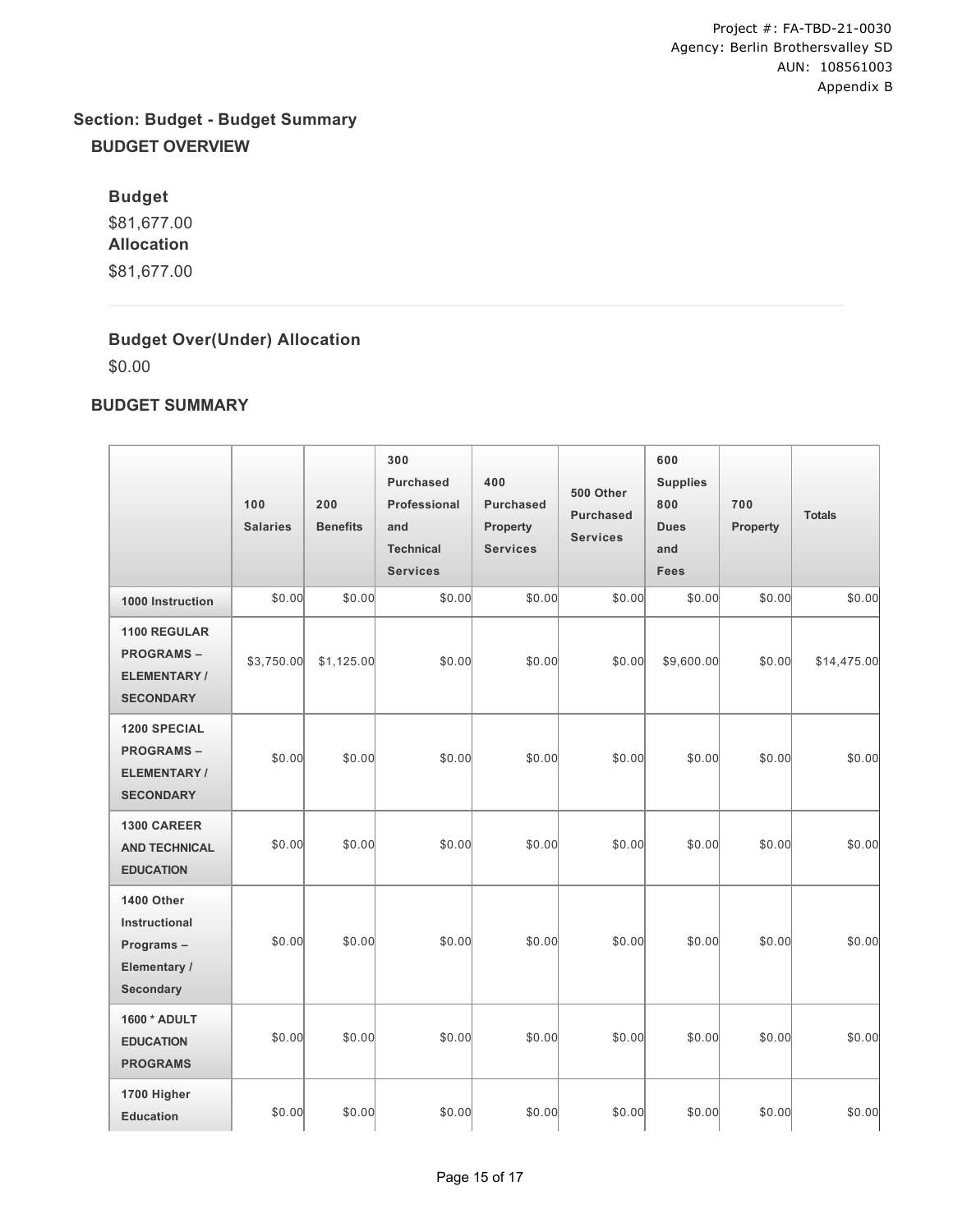|                                                                                | 100<br><b>Salaries</b> | 200<br><b>Benefits</b> | 300<br><b>Purchased</b><br>Professional<br>and<br><b>Technical</b><br><b>Services</b> | 400<br><b>Purchased</b><br><b>Property</b><br><b>Services</b> | 500 Other<br><b>Purchased</b><br><b>Services</b> | 600<br><b>Supplies</b><br>800<br><b>Dues</b><br>and<br>Fees | 700<br>Property | <b>Totals</b> |
|--------------------------------------------------------------------------------|------------------------|------------------------|---------------------------------------------------------------------------------------|---------------------------------------------------------------|--------------------------------------------------|-------------------------------------------------------------|-----------------|---------------|
| <b>Programs</b>                                                                |                        |                        |                                                                                       |                                                               |                                                  |                                                             |                 |               |
| 1800 Pre-K                                                                     | \$0.00                 | \$0.00                 | \$0.00                                                                                | \$0.00                                                        | \$0.00                                           | \$0.00                                                      | \$0.00          | \$0.00        |
| 2000 SUPPORT<br><b>SERVICES</b>                                                | \$0.00                 | \$0.00                 | \$0.00                                                                                | \$0.00                                                        | \$0.00                                           | \$0.00                                                      | \$0.00          | \$0.00        |
| 2100 SUPPORT<br><b>SERVICES -</b><br><b>STUDENTS</b>                           | \$34,089.06            | \$29,819.94            | \$0.00                                                                                | \$0.00                                                        | \$0.00                                           | \$0.00                                                      | \$0.00          | \$63,909.00   |
| <b>2200 Staff</b><br><b>Support</b><br><b>Services</b>                         | \$0.00                 | \$0.00                 | \$1,500.00                                                                            | \$0.00                                                        | \$500.00                                         | \$0.00                                                      | \$0.00          | \$2,000.00    |
| 2300 SUPPORT<br><b>SERVICES -</b><br><b>ADMINISTRATION</b>                     | \$0.00                 | \$0.00                 | \$0.00                                                                                | \$0.00                                                        | \$0.00                                           | \$0.00                                                      | \$0.00          | \$0.00        |
| 2400 Health<br><b>Support</b><br><b>Services</b>                               | \$0.00                 | \$0.00                 | \$0.00                                                                                | \$0.00                                                        | \$0.00                                           | \$0.00                                                      | \$0.00          | \$0.00        |
| 2500 Business<br><b>Support</b><br><b>Services</b>                             | \$0.00                 | \$0.00                 | \$0.00                                                                                | \$0.00                                                        | \$0.00                                           | \$0.00                                                      | \$0.00          | \$0.00        |
| 2600 Operation<br>and Maintenance                                              | \$0.00                 | \$0.00                 | \$0.00                                                                                | \$0.00                                                        | \$0.00                                           | \$0.00                                                      | \$0.00          | \$0.00        |
| 2700 Student<br><b>Transportation</b>                                          | \$0.00                 | \$0.00                 | \$0.00                                                                                | \$0.00                                                        | \$0.00                                           | \$0.00                                                      | \$0.00          | \$0.00        |
| 2800 Central<br><b>Support</b><br><b>Services</b>                              | \$0.00                 | \$0.00                 | \$1,000.00                                                                            | \$0.00                                                        | \$293.00                                         | \$0.00                                                      | \$0.00          | \$1,293.00    |
| 3000<br><b>OPERATION OF</b><br>NON-<br><b>INSTRUCTIONAL</b><br><b>SERVICES</b> | \$0.00                 | \$0.00                 | \$0.00                                                                                | \$0.00                                                        | \$0.00                                           | \$0.00                                                      | \$0.00          | \$0.00        |
| <b>3100 Food</b><br><b>Services</b>                                            | \$0.00                 | \$0.00                 | \$0.00                                                                                | \$0.00                                                        | \$0.00                                           | \$0.00                                                      | \$0.00          | \$0.00        |
| 3200 Student<br><b>Activities</b>                                              | \$0.00                 | \$0.00                 | \$0.00                                                                                | \$0.00                                                        | \$0.00                                           | \$0.00                                                      | \$0.00          | \$0.00        |